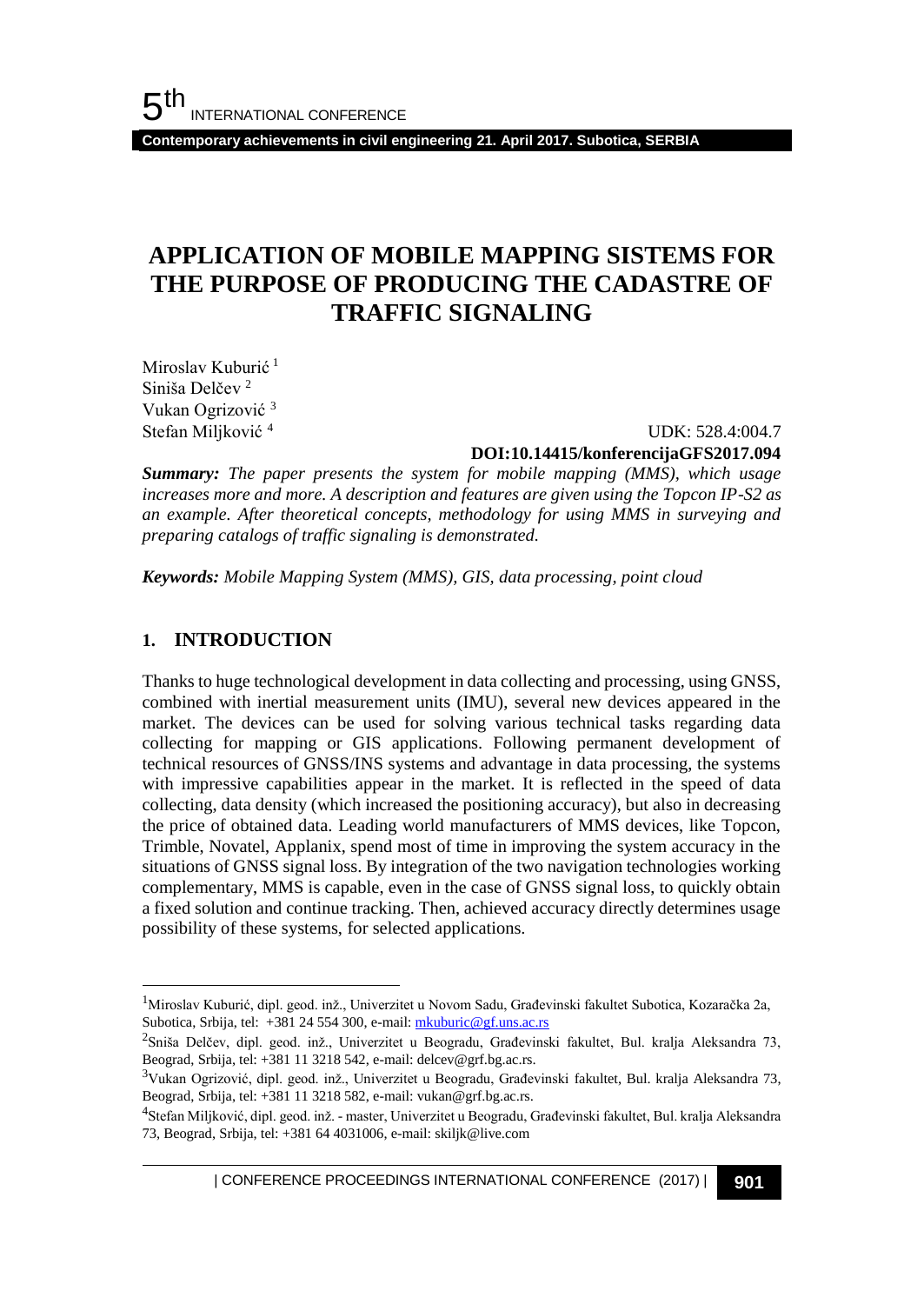# $5$ . међународна конференција **Савремена достигнућа у грађевинарству 21. април 2017. Суботица, СРБИЈА**

The MMS can be defined as a moving platform, with several integrated systems (or sensors) for continuous 3D mapping of the platform itself and geospatial data collecting, using one or more GNSS base stations. Three main measuring components comprise most of MMSs: GNSS, IMU or some other sensor for position calculation and the sensor(s) for collecting photos. That is how MMS presents integration of kinematic geodesy and digital photogrammetry, used for collecting data that would correctly describe spatial and/or physical characteristics of parts of the Earth's surface. The MMS is often understood as data collecting using a car, but any type of the moving sensor can be used - the car, a helicopter, an airplane, a satellite, but also people while moving.

# **2. MOBILE MAPPING SYSTEM (MMS)**

MMS is a unique technology, which makes possible fast and efficient collecting of geospatial data, especially in urban environments, where the infrastructure changes rapidly and where it is not possible to quickly register all changes using classical surveying methods. This paper is about using MMS installed on vehicles.

### **2.1. MMS parts**

Although there are differences between MMSs of different manufacturers, elements are, generally, the same. MMS consists of four main components (sensors): GNSS, INS, LIDAR, and a phorogrammetric camera. These sensors are mounted on the roofs of the vehicles with an auxiliary unit - odometer, fixed to the vehicle's tires, which, thanks to the technology development, can be replaced with a direct communication with an on-board computer of the vehicle. These units serve for determination of MMS position, as well as for geo-referencing the results from the sensors used for data collecting - the camera and the scanner.

GNSS provides precise positioning along the whole surveying route. Unfortunately, GNSS cannot be used in all environments, due to various influences to the measurement results: inappropriate satellite geometry, cycle slips, losses of lock, or interruptions that can appear during the vehicle maneuvers. Such conditions can arise in urban centers (due to high buildings) and along the roads where viaducts and tunnels interrupt the satellite signals. Besides that, it is necessary to know the correct relation between the antenna phase center and the other sensors. The phase center is not a physically materialized point, and it is not stable in space and time. Its position depends, mostly, on the satellite height, and varies with the change of the azimuth of the satellite signal. For the vertical component, the height, possible errors can be up to 10 cm.

The other element of the navigation component is INS, which measures precisely linear acceleration and angular velocities. One of the advantages of INS is that the system is autonomous, because it does not relay to other sensors, compared to GNSS that receives the satellite signals. The main function of INS is determination of the camera orientation at the moment when a photo is taken. An additional feature can be used in positioning for resolving the GNSS losses of lock, cycle slip corrections, and for precise interpolation between two GNSS epochs. In a short time interval, INS gives a remarkable accuracy of positioning and navigating, but the errors accumulate with the time passed.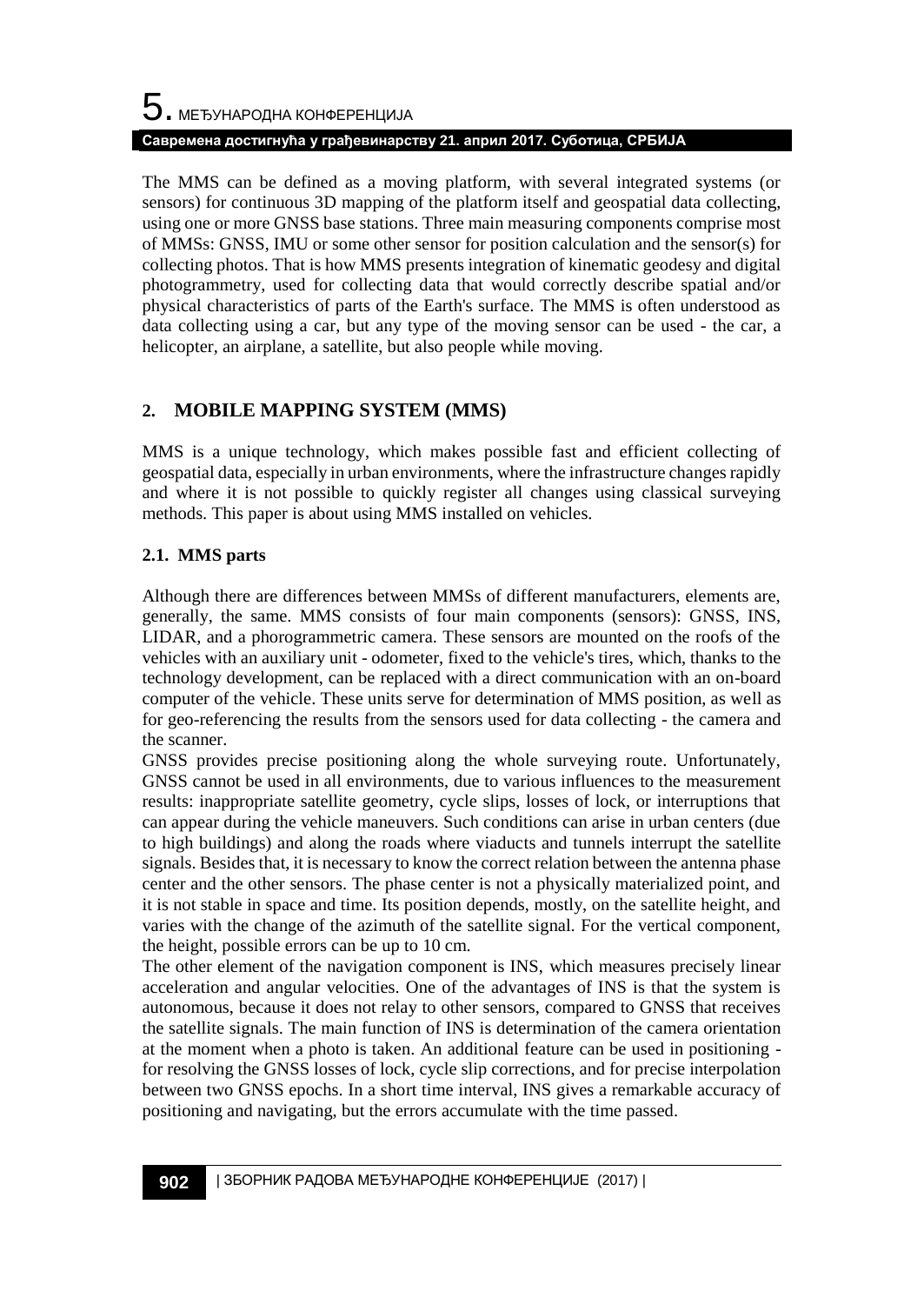#### 5 th INTERNATIONAL CONFERENCE

### **Contemporary achievements in civil engineering 21. April 2017. Subotica, SERBIA**

There are two types of INS - in one system, the inertial unit always moves, while in the other, it is fixed to the vehicle. The usage of IMU fixed on the vehicle is very simple - the instrument consists of three gyroscopes used for measuring the angular movements and three accelerometers for measuring accelerations in three orthogonal axises in the inertial or in the fixed non-rotating system. IMU operation is based on the Newton's law: **gineering 21. April 2017. Subotica, SERBIA**<br>
system, the inertial unit always moves, while in the<br>
age of IMU fixed on the vehicle is very simple - the<br>
des used for measuring the angular movements and<br>
ccelerations in t

$$
\vec{r} = \vec{a} + \vec{g} \tag{1}
$$

where  $\vec{r}$  is a vector of the total inertial acceleration,  $\vec{a}$  is the force vector, and  $\vec{g}$  is the vector of the total gravitational acceleration. IMU does not measure the gravity field, so, for usage in navigation, information regarding gravity have to been provided by a system processor.

Measuring with the inertial system begins with a starting alignment, for estimating the starting position, velocity and behavior of the platform. The angular velocity can be integrated in time, because the changes in the vehicles slope are determined by measuring relatively to the starting orientation, assuming that movement and the velocity of the vehicle are already known. Special attention is paid to double integration in time, for obtaining position differences related to the starting point. That is why the position is dependent on time and the errors accumulate quickly.

Integrating GNSS with IMU makes possible the control of INS error accumulation. However, in a very dynamic environment of MMS, it is the best combination of the instruments for satisfying the requests for mapping accuracy.

Working together, GNSS and INS form a complementary system for position determination and for navigation. GNSS decreases the long term errors, that appear in the inertial system. When the GNSS receiver loses a connection with the satellites, INS helps in its reinitialization, when it connects to the satellites again. GNSS has relatively low speed of data collecting, usually 1 Hz, while the registration with INS could be even 100 Hz.

For positioning with the integrated GNSS/INS sensors, Kalman filters are used. The system comprises the measured vectors consisting of the slope, position, velocity, signal (accelerometer) and noise (gyroscope). The filter is used for prediction of the values of the observed vector. When the new measurements are made, the Kalman filter uses them for more precise prediction of the position vector. Since the Kalman filter is a mathematical model used for changing the observed vector, there are various filter types. There filters can contain 9 indicators of the navigational error, which describe the position, velocity and slope, together with 6 indications of IMU sensor errors (signal, noise,...). Other error sources can be added to this basic model.

The Kalman filters can model GNSS and INS sensor errors in the same time. The reference route is determined according to the measured data of the INS sensors, while GNSS data are used for updating the solution. The other way is using two Kalman filters working permanently, with only occasional mutual interaction. GNSS data passed the Kalman filter are used for position determination, and then for updating the Kalman filter.

A computer adapted for data collection manages the whole system. The most important characteristics of the computer used for these applications are capacity and the hard disk speed, but also performances of the processor and the graphic adapter, that should suffice high requirements. Standard serial and USB ports are used as the interfaces for communication between single components and for communication and data transfer between the computer and MMS. For digital cameras, special solutions are developed.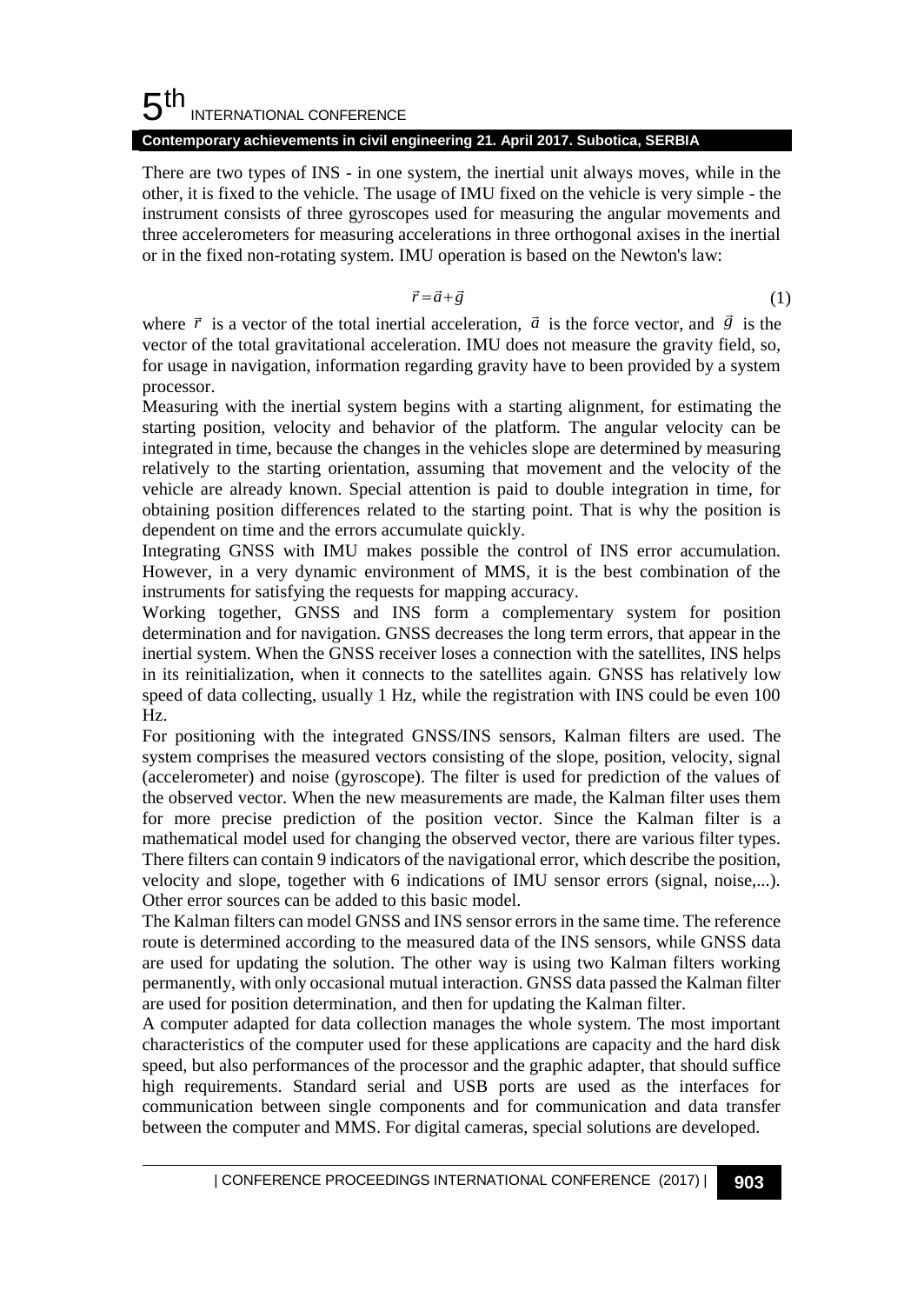# $5$ . међународна конференција **Савремена достигнућа у грађевинарству 21. април 2017. Суботица, СРБИЈА**

A number and way of placing the digital cameras depend on the application type for which the data is collected. It is useful to place cameras in such position that the photos make stereoscopic pairs, which allows stereoscopic measurements. For some applications, it is better to have the camera positions placed in opposite directions or orthogonal, which maximizes the coverage of the field view.

In the beginning of MMS development, scanning was performed with 3D laser scanners, that scanned the area around the vehicle only in the static mode, while the vehicle stays still, and then the digital cameras took photos. Now the systems with several scanners are used. They perform dynamic scanning of the field, while the vehicle moves.

# **2.2. MMS Topcon IP-S2**

*Topcon Corporation* produces the systems adapted to the customer requests. Fig. 2 presents the version of the basic system configuration, mounted on the vehicle roof, on the movable support.



*Figure 1. Topcon IP-S2 system (Geoput d.o.o.)*

The base of this system is the calibrated construction IP S2 Cube, with a control unit IP-S2 Box mounted to it, and connected with the computer by an Ethernet cable. The montage of the telescope system allows placing the equipment to the lower position, for easier storing when the system is not used. All other devices are connected with the control unit. The double frequency GNSS receiver can receive both GPS and GLONASS signals with the registration frequency up to 20 Hz. Honeywell IMU, with the 100 Hz frequency and 1°/h SNR of the gyroscope, belongs to the best devices in this category. For the applications with lower accuracy needs, the IMU based on MEMS (*Micro-Electro-Mechanical Systems*) technology can be used. Precise velocity of MMS is determined by two odometers or connecting to the vehicle interface. The basic version of the IP-S2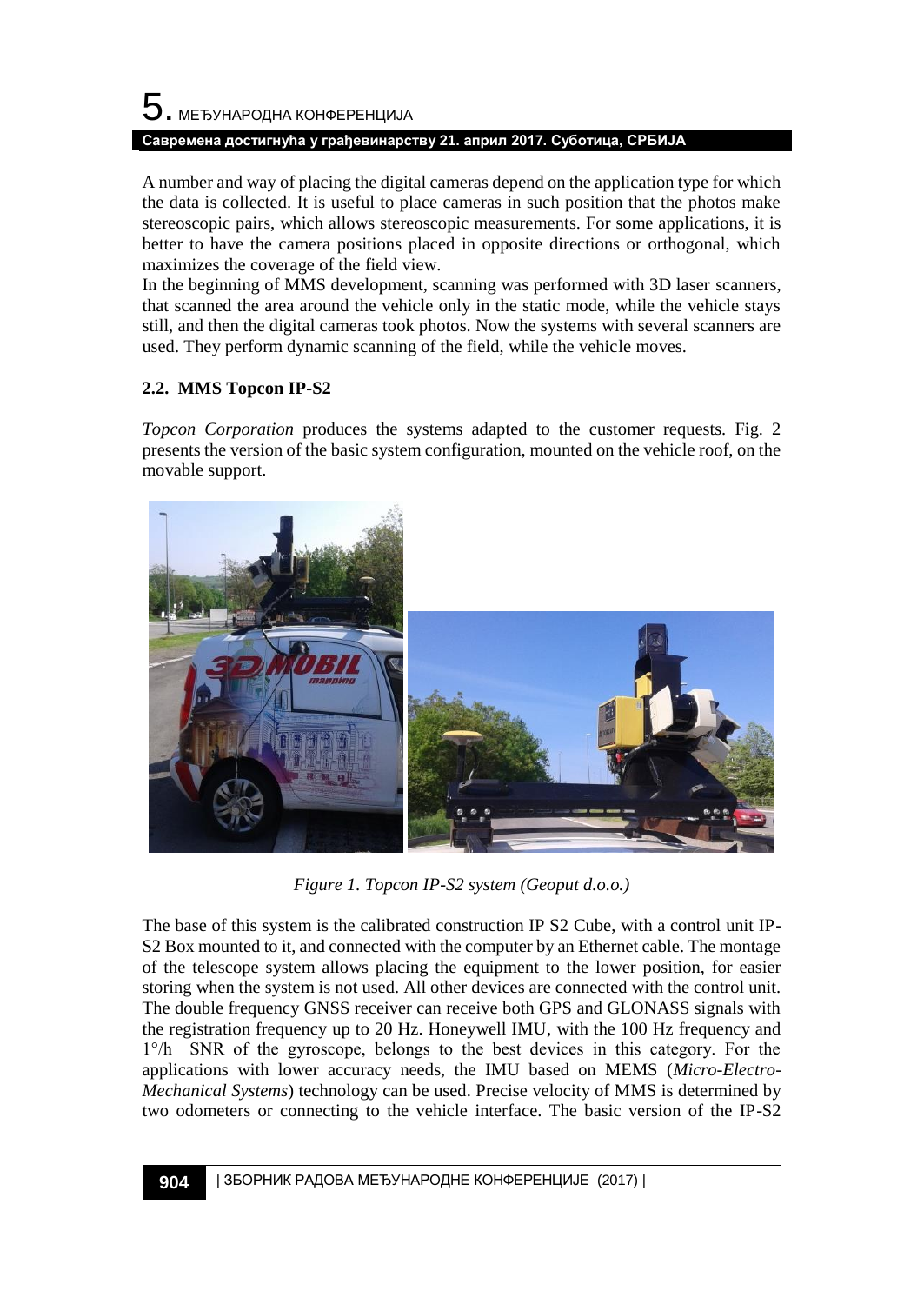#### 5 th INTERNATIONAL CONFERENCE

**Contemporary achievements in civil engineering 21. April 2017. Subotica, SERBIA**

system is equipped with the special spherical camera and three laser scanners. Two of them are turned to opposite sides (left and right), with the third one placed in front or back, depending on the configuration. Following the customer demands, up to six classical digital cameras and up to six laser scanners can be set. Sensor synchronization is kept by a clock with the internal accuracy of 15 ns.

# **3. DATA COLLECTION WITH TOPCON IP-S2 MMS**

The first step of the mobile mapping assumes data collecting in the area of surveying. The system is controlled by a web-based application, allowing the users to monitor the proper functioning of certain sensors and set their parameters. The parameters include mutual distances and orientation determined by calibration. For the digital cameras, it is possible to choose one of two regimes of exposure control - the first, based on equal time intervals, and second, used more frequently, based on equally passed distances. When all parameters for data collecting are set, and when data collecting for all sensors started, usually, it is necessary to wait some time before beginning the ride and static data collection. The static data (from GNSS) are needed for the process called the static adjustment, which can be understood as the method for calculating the starting values of IMU orientation. In practice, so called, kinematic adjustment is, also, used, where no static data is needed. In all cases, it is useful to complete both adjustments, at the beginning of the data collection. For the kinematic adjustment, it is recommended to drive in the manner that direction changes are as big as possible, in order to provide enough data for the correct estimation of the position and the orientation of the system. Starting of the data collection should always begin in the areas with good GNSS coverage, for providing high quality positioning. Wrong initialization of the process could lead to obtaining the wrong data, which, in that case, would have to be canceled and the measurements repeated from the beginning.

# **4. GEO-REFERENCING CONCEPT**

The geo-referencing task is to use the surveyed coordinates for GIS, i.e., to obtain them in the appropriate coordinate system. Historically, when the photos were used for objects positioning, a set of Ground Control Points (GCP) on the Earth surface was needed. It is called indirect geo-referencing - the position of the photo is determined by aerotriangulation, using the concept of crossing the directions to the control points. Determination of the control points is an expensive phase which spends a large part of a project budget, depending on the location. For years, many tries are made in order to improve the accuracy of the external orientation parameters and reduce the number of needed GCPs, which was achieved by the GNSS receiver in the airplane. Photogrammetry airborne surveying could be realized without GCPs, but other sensors still need them. By integration of INS with GNSS, determination of all six external orientation parameters became possible.

The geo-coding component of MMS consists of three parts: a calibration module, the module for location/height and the stereo module. In the case of MMS, there are three, sometimes even more reference frames. The goal of surveying is to get the spatial locations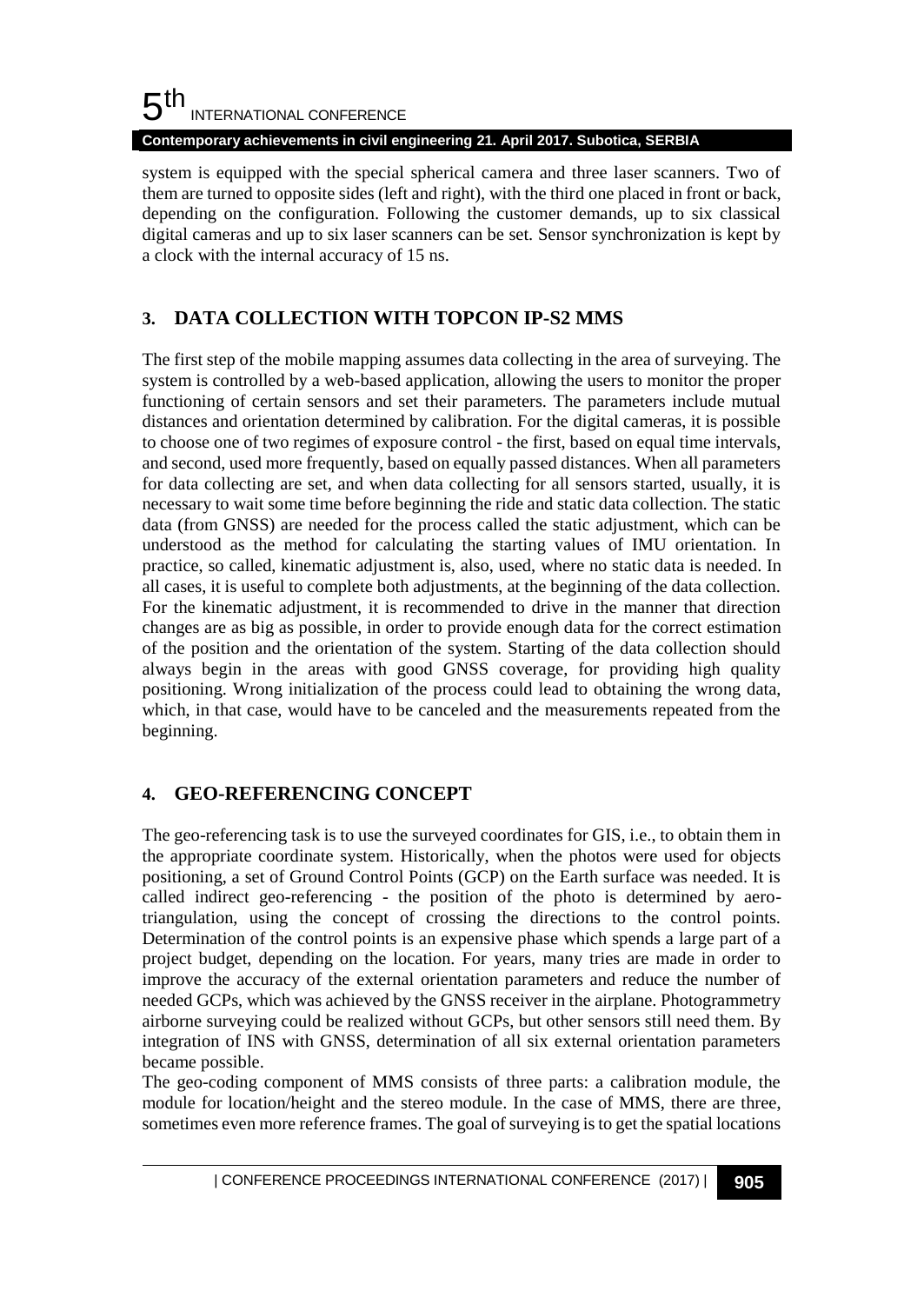# ${\bf 5}$  . МЕЂУНАРОДНА КОНФЕРЕНЦИЈА **Савремена достигнућа у грађевинарству 21. април 2017. Суботица, СРБИЈА**

of the objects in the real coordinates, whether state orthogonal, UTM, geodetic (latitude, longitude, height) coordinates, or in any other, Earth-fixed, system. This system is called the map frame (m-frame). The vehicle has its own reference frame called the body frame (b-frame). When INS is used, the b-frame is fixed to the inertial coordinate system. Finally, there is the sensor reference frame. Since the sensor is usually the camera, it can be call the camera frame (c-frame). **10EPEHILIVIA**<br> **10ENDEMBROM DV2 REINDIT POITACY CONTINUS (CONTINUS CONTINUS)**<br> **continuates,** or in any other state orthogonal, UTM, goodstic (latitude,<br>
10. The vehicle has its own reference frame called the body frame<br> EPEHILMA<br>
EPEHILMA<br>
EPEHILMA<br>
EDENTIFIES AND INTERT AND CONSULTED CONSULTS (SO THE TATH THAT ART CHAT FIRS AND THE TRIME TRIME TO THE TATH THAT STRED TO THE STRED TO THE THE STRED (TO EXCEPT FIRE THE THE THE THE THE STRED **EFERIQUARE THE CONSULTERATION**<br> **CONSULTERATION**<br> **CONSULTERATION**<br> **CONSULTERATION**<br> **CONSULTERATION**<br> **CONSULTERATION**<br> **CONSULTERATION**<br> **CONSULTERATION**<br> **CONSULTERATION**<br> **CONSULTERATION**<br> **CONSULTERATION**<br> **CONSULT** EPEHIJAJA<br>
EPEHIJAJA<br>
ENGINEENC whether state orthological, UTM, geodesic (latitude,<br>
Denominates, where state orthological, UTM, geodesic (latitude,<br>
the vehicle has it so we reference frame called the body frame.<br>
EFRON EHIRAIA<br> **EHIRAIA**<br> **EHIRAIA**<br> **EHIRAIA ETAIN-BROON (THAT, ENCEDITAL ECONDATION)**<br> **LAT CONDITATION CONDITATION** (THE SURVEY THE SURVEY UNITS (THE CHIRAIA END WITH THE UNITS (THE CHIRAIA END USE UNITS USED)<br> **LAT CONDITAT EXPLORE THE ANDALUATION**<br> **EXPLORE THE ANDALUSE THE AND THE AND TRANSPARED THE AND TRANSPARED THE AND TRANSPARED THE UNITS SYSTEM IS CONDITION SO THE UNITS SYSTEM IS CONDITION S is used, the b-frame is fixed to the inert Example 120** appear 2017. Cydioryond, CPEMA<br> **B** B B A B Owner To the Controllect Control (direct state is state of the control conduct Example 2018 and the b a B B B B Conce Controllect the Section conduct the Section a **HORE-HUALA**<br> **EXPLORATE:** Containes, whether state orthogonal CITM, geodesic distinues,<br>
mates, or in any other. Earth-free, styres. This yestem is calculated<br>
in state, the b-frame is first to the increasing state.<br>
In **Olloe:FED HIMAS**<br> **SUBDORIDE:**  $\vec{v}$  and  $\vec{v}$  and  $\vec{v}$  and  $\vec{v}$  and  $\vec{v}$  and  $\vec{v}$  and  $\vec{v}$  and  $\vec{v}$  and  $\vec{v}$  and  $\vec{v}$  and  $\vec{v}$  and  $\vec{v}$  and  $\vec{v}$  and  $\vec{v}$  and  $\vec{v}$  and  $\vec{v}$  a to constraint the control of the control of the control of the photon and the control of the any control of the control of the control of the control of the control of the control of the control of the control of the con stectro Highla<br>
scripture in the product of the priori Find, term is special to conditions,<br>
note that the contribute of the find, special to the holdy frame<br>
in weak the b-frame is fixed to the incriting of the priori ca **EVALUARY CONSULTS AND AN EXECUTION CENTRAL CONSULTS AND AN EXECUTION OF A CONDITIONAL CONSULTS AND CONDITIONAL CONSULTS AND CONDITIONAL CONSULTS AND CONDITIONAL CONSULTS AND CONDITIONAL CONSULTS AND CONSULTS AND CONSULTS** 

The geo-referencing process assumes picture transformation in 2D space, the c-frame, into the map plane, i.e., the m-frame. The c-frame is in the local coordinate system, fixed to one of the cameras. The camera to object vector,  $r^c$ , is transformed to the vector from the map system origin to the object,  $r_i^m$ . This is expressed as: *rap plane, i.e., the m-name. The*<br>of the cameras. The camera to objects  $r_i^m$ . T<br>system origin to the object,  $r_i^m$ . T<br> $r_i^m$  - coordinate of the *i* point v<br> $r_{\text{NS}}^m(t)$  - time-dependent vector d<br>GNSS) (in the m-fram

$$
F^2 \left( \bigcirc \right) = \bigcirc \left( \bigcirc \right) = \bigcirc \left( \bigcirc \right)
$$
 (2)

where:

- $r_i^m$  coordinate of the *i* point vector (in the m-frame),
- $\lim_{N \to \infty}$  (*t*) time-dependent vector defined from the map coordinate origin to INS (or GNSS) (in the m-frame),
- *t* time exposure of the snapshot,
- $\mathbf{R}_{b}^{m}(t)$  time-dependent rotation matrix between the b-frame and the m-frame, measured by INS,
- $\mathbf{R}_{c}^{b}$  rotation matrix between the c-frame and the b-frame, defined in the INS coordinate frame,
- $s_i$  scale factor,
- $r^c$  coordinate of the vector (in the c-frame)
- *b a* distance between INS and the camera.

This relation assumes that IMU is tightly fixed to the vehicle body, in the way that the bframe is defined by the INS sensor frame. The rotation matrix  $\mathbf{R}_c^b$  is given by the expression:



where *B* is the geodetic latitude, *L* the geodetic longitude and  $\mathbf{R}_{\text{INS}}(t)$  the rotation matrix, consisted of the angles of direction, slope, and torsion (i.e., the rotation angles about *Z*, *Y* and *X* axes, respectively).

The digital cameras are synchronized, in order to take the photos in the same time. Those photos can be easily geo-referenced, thanks to GNSS/INS on the vehicle and the construction that mutually connects all the sensors. The cameras, according to the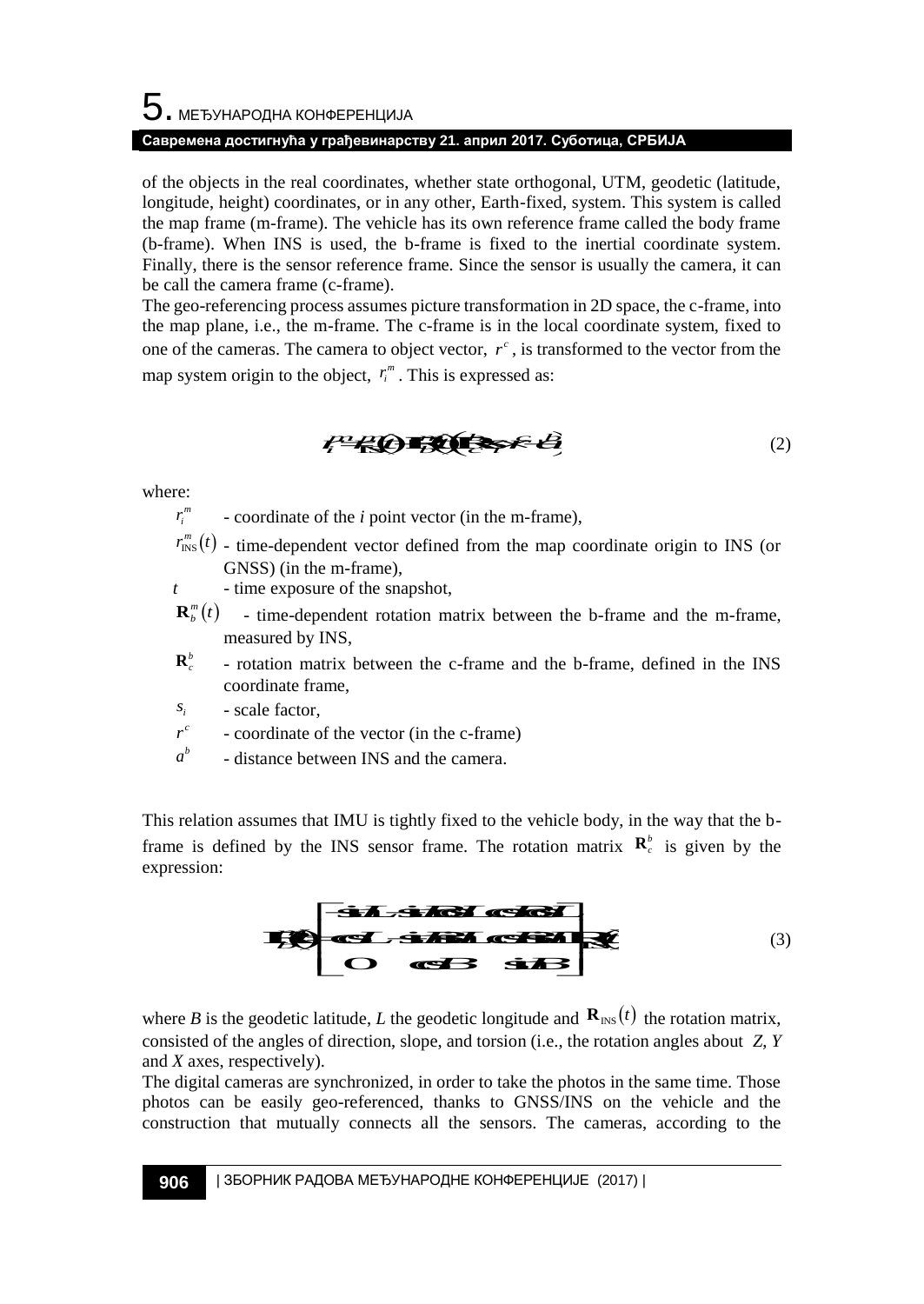#### 5 th INTERNATIONAL CONFERENCE

### **Contemporary achievements in civil engineering 21. April 2017. Subotica, SERBIA**

photogrammetry theory, are used for obtaining 3D spatial coordinates of the objects. To accomplish that, each object has to be photographed by two cameras at least, from two separate known spots. Although it is possible to obtain the position using only one photo, for better accuracy of the surveying, stereo photogrammetry is used. While the classical photogrammetry is based on adjusting the directions in order to get the six elements of the external orientation, the systems for mobile mapping can calculate these values directly from the GNSS/INS sensors.

When the objects are photographed, the system is used for identification of the objects in the area of surveying. While the older systems have used the manual methods of the objects identification, today many of the systems recognize the objects automatically or semi-automatically. It is done very successfully by using techniques of the image processing, especially in the case of the linear objects, and other characteristics with a recognizable geometrical shape.

# **5. APPLICATION OF MMS IN THE PROJECT OF PRODUCING THE CADASTRE OF THE TRAFFIC SIGNALING**

The mentioned system for the modern approach of the spatial data acquisition, found its very wide scope of application. Depending on the application, in certain projects, this technology is the most efficient, high-quality and the cheapest method of the spatial data collection.

One of such projects is, certainly, the project of the cadastre of the traffic signaling. Geodetic surveying, producing the spatial background and collecting all the spatial and alpha-numerical data about traffic signaling and fittings, was mostly a challenge in the traditional approach. The geodetic phase in such multi-disciplinary projects was, mostly, unacceptably expensive and lasted very long. Interpretation of the spatial data in the form of the standard topographic or cadastral maps was usually non-adequate for the users of the spatial information. Application of MMS has brought revolutionary changes in the mentioned projects, as an efficient, with an acceptable price and reliable way of collecting spatial information. It allows fast processing of the field data, interpretation in the form of geo-referenced digital spherical photos, 3D point clouds and a number of meta data. The user can extract the spatial data, transfer them into databases or graphical environments. The integration with all existing geo-referenced spatial data is possible: a digital cadastre map, an ortho-photo map, the vector data from the technical documentation, etc.

The projects of producing the cadastre of the traffic signaling, depending on the project task and needs of an investor, are based mainly on collecting the spatial data about the vertical and horizontal traffic signaling, the spatial geometry of the streets network, as well as, storing side content of the street fittings.

Despite of the level of detail and the structure of the database of the cadastre of the traffic signaling, a common place for all the projects are spatial information, i.e., attributes of the traffic signaling, which are necessary to be surveyed by the geodetic methods, and then to integrate them into the cadastre of the traffic signaling.

### **5.1.Spatial data structure in the database of the traffic signaling**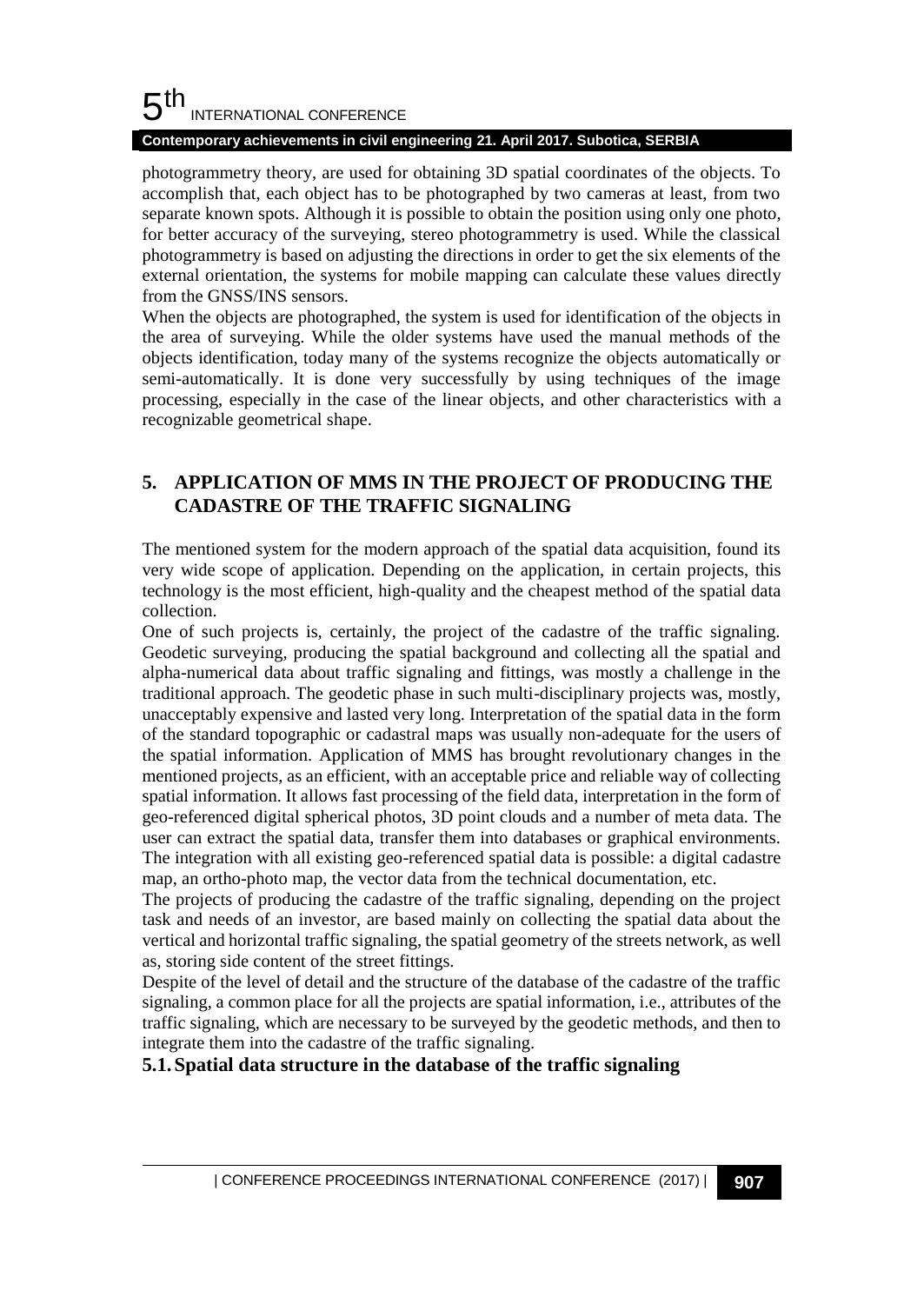### **Савремена достигнућа у грађевинарству 21. април 2017. Суботица, СРБИЈА**

We are presenting here the example of the database structure of the cadastre of the traffic signaling, using the data from the project realized for the needs of the Secretary for traffic of the City of Belgrade.

The integrated, complete and well structured system, defined by the project task of the investor, assumed collecting and processing of the spatial data, as well as creating the database of the traffic signaling elements. The complex structure of the database will be presented here on the example of one of its thematic parts, explaining the quantity of data that could be collected directly, using the products of MMS.

| N<br>о.   | Attribute                                   | Data type                             | Attribute value                                                                                           |
|-----------|---------------------------------------------|---------------------------------------|-----------------------------------------------------------------------------------------------------------|
| $\bullet$ | <b>FID</b>                                  | Object ID                             | Automatically<br>generated<br>value                                                                       |
|           | ID znaka                                    | Long in<br>integer                    | Set ID                                                                                                    |
| $\bullet$ | Položaj znaka smer<br>kretanja              | Text (255 Char)                       | Direction of the sign face<br>related to the direction of<br>moving                                       |
| $\bullet$ | Broj Nosača Znaka                           | Long integer                          | Number of<br>the<br>support<br>carrying the sign: $(1,2,3)$                                               |
| $\bullet$ | ID glavnog nosača saobr<br>aćajnog znaka 1  | integer<br>Long i<br>FOREIGN_KEY      | ID of the traffic sign support                                                                            |
|           | Tip_glavnog_nosača_saobr<br>aćajnog znaka 1 | Text (255 Char)                       | Text description<br>of<br>the<br>according<br>support<br>to<br>ID_glavnog_nosača_saobrać<br>ajnog_znaka_1 |
| $\bullet$ | ID glavnog nosača saobr<br>aćajnog znaka 2  | Long<br>integer<br><b>FOREIGN KEY</b> | Value:Default: 0                                                                                          |
|           | Tip glavnog nosača saobr<br>aćajnog znaka 2 | Text (255 Char)                       | Text description of<br>the<br>according<br>support<br>to<br>ID glavnog nosača saobrać<br>ajnog_znaka_2    |
| $\bullet$ | ID pomoćnog nosača sao<br>braćajnog znaka 1 | integer<br>Long<br><b>FOREIGN KEY</b> | Value:Default: 0                                                                                          |
|           | Tip pomoćnog nosača<br>saobraćajnog znaka 1 | Text (255 Char)                       | Text description<br>of<br>the<br>support                                                                  |
| $\bullet$ | ID deonice                                  | integer<br>Long i<br>FOREIGN_KEY      | ID of the segment (link)                                                                                  |
| $\bullet$ | ID_kolovoza                                 | Long<br>integer<br>FOREIGN_KEY        | ID of the driveway                                                                                        |
| $\bullet$ | ID opštine                                  | Long i<br>integer                     | taken from the Table No. 1:<br>segment (link)                                                             |
|           | Naziv opštine                               | Text (50 Char)<br><b>FOREIGN_KEY</b>  | Municipality name                                                                                         |

*Table 1. Attribute structure of the table "Traffic sign"*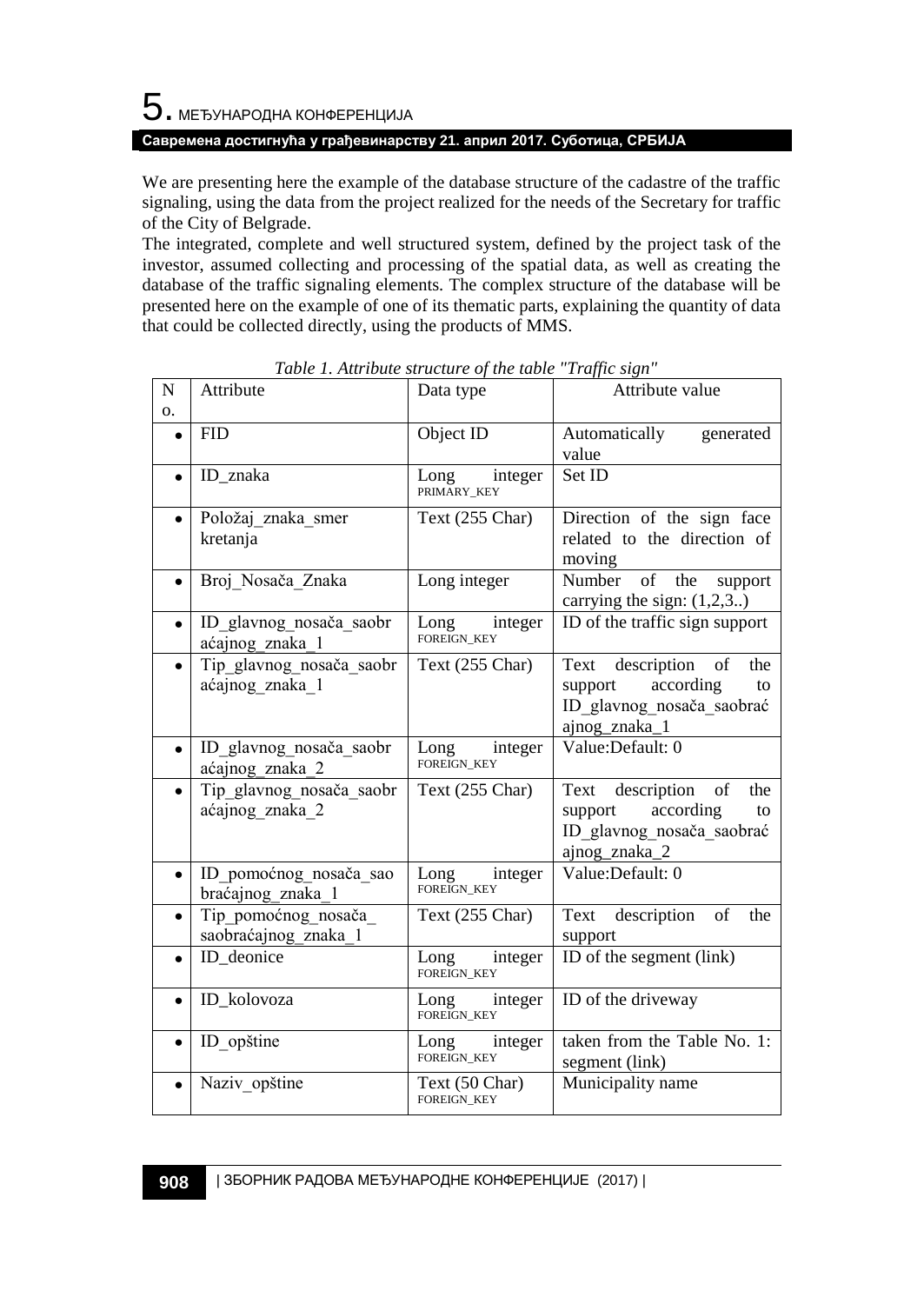

|           | Šifra ulice                          | integer<br>Long<br>FOREIGN_KEY | taken from the Table No. 1:<br>segment (link)                                                                                     |
|-----------|--------------------------------------|--------------------------------|-----------------------------------------------------------------------------------------------------------------------------------|
| $\bullet$ | Naziv_ulice                          | Text (255 Char)                | Name of the street                                                                                                                |
| $\bullet$ | Šifra saobraćajnog znaka             | Long integer                   | According to the regulation                                                                                                       |
| $\bullet$ | Šifra saobraćajnog znaka             | Long<br>integer<br>FOREIGN_KEY | More precise description of<br>the traffic sign                                                                                   |
| $\bullet$ | Dopunska_tabla                       | Long integer<br>FOREIGN_KEY    | Description of a possible<br>auxiliary traffic sign                                                                               |
| $\bullet$ | Redno_mesto_na_stubu                 | Double                         | Possible<br>serial<br>number.<br>values: 1, 2,3,4,5                                                                               |
| $\bullet$ | Visina_gornje_ivice_znaka            |                                | Measured height of the upper<br>side of the sign                                                                                  |
| $\bullet$ | Visina_donje_ivice_znaka             | Long integer                   | Measured height of the lower<br>side of the sign                                                                                  |
| ٠         | Oblik_znaka                          | Text (50 Char)                 | Shape of the sign                                                                                                                 |
| $\bullet$ | Osvetljenje_znaka                    | Text (250 Char)                | Type of the sign illumination                                                                                                     |
| $\bullet$ | Materijal_izrade                     | hyperlink                      | Material that the traffic sign<br>is made of                                                                                      |
|           | Lice znaka                           | Long integer                   | Class of the material of the<br>sign's face                                                                                       |
|           | Koeficijent_retrorefleksije          |                                | Measured value of the retro-<br>reflection coefficient<br>$R_{A}$<br>$(cd.lx^{-1}.m^{-2})$ according to<br><b>Publication CIE</b> |
| $\bullet$ | Uskladenost_SRPS_<br>EN_12899-1:2011 | Long integer                   | Corresponds to ISO-SRPS<br>12899-1:2011 (Yes/No)                                                                                  |
|           | Boja_osnove_znaka                    | Long integer                   | Description of the sign's base<br>color,<br>according<br>to<br>regulations                                                        |
| $\bullet$ | Dimenzije_znaka_1                    | Formula                        | Dimensions of the sign 1                                                                                                          |
| $\bullet$ | Dimenzije_znaka_2                    | Long integer                   | Dimensions of the sign 2                                                                                                          |
| $\bullet$ | Površina znaka                       |                                | Calculated value of the sign's<br>area                                                                                            |
|           | Poleđina znaka                       | Raster                         | Boja poleđine znaka                                                                                                               |
|           | Tip kačenja                          | Double                         | 1. Šelna<br>2. Perforirana traka+Šelna                                                                                            |
|           | Fotografija_znaka                    | Double                         | Format u saradnji<br>sa<br>Naručiocem                                                                                             |
| $\bullet$ | $\mathbf X$                          | Double                         | X koordinata centra znaka                                                                                                         |
| $\bullet$ | Y                                    | Double                         | Y koordinata centra znaka                                                                                                         |
| $\bullet$ | Z                                    | Double                         | Z koordinata centra znaka                                                                                                         |
| $\bullet$ | $\rm Z1$                             | Double                         | Z1 koordinata donje ivice<br>znaka                                                                                                |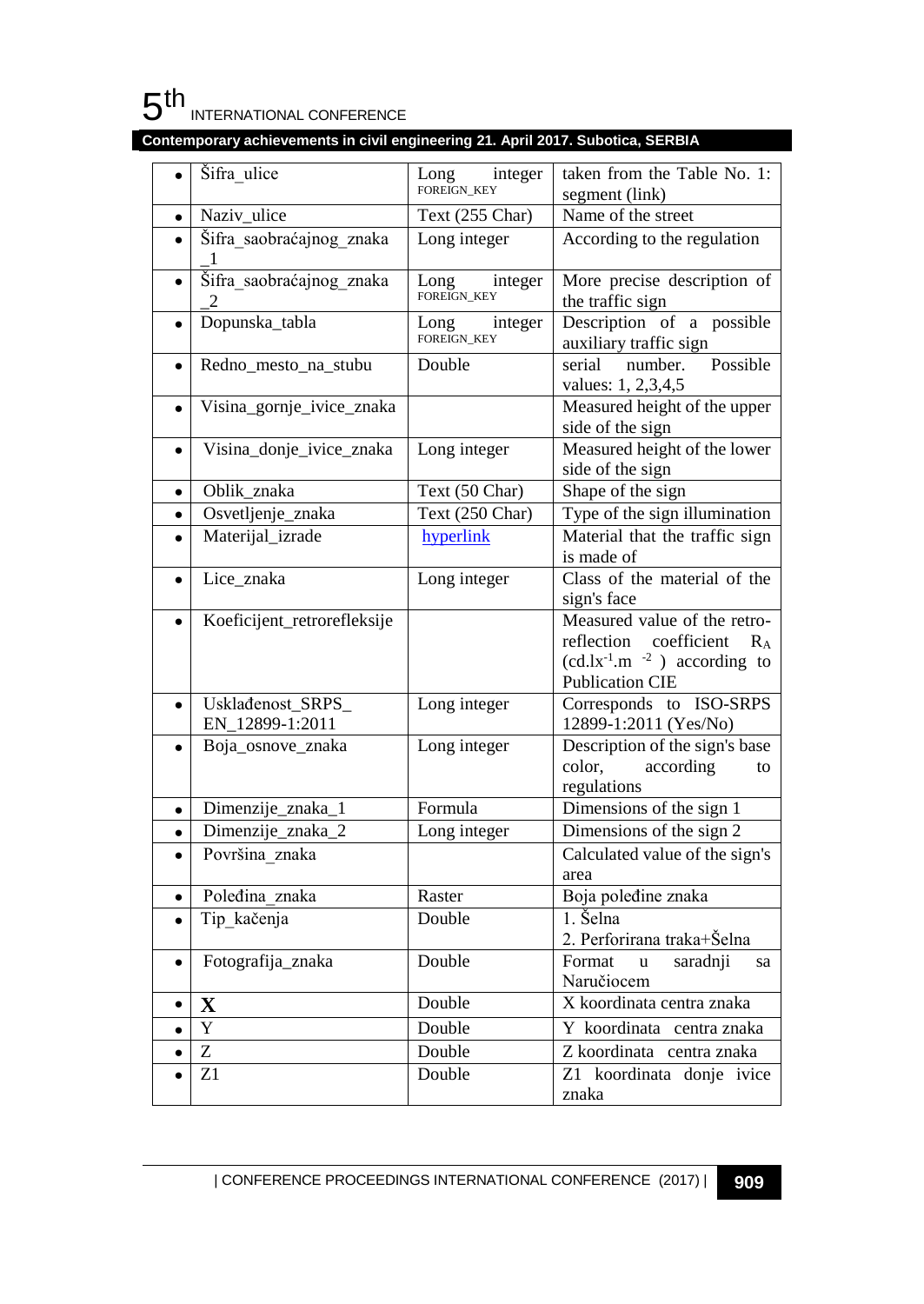

|  | , Савремена достигнућа у грађевинарству 21. април 2017. Суботица, СРБИЈА I |  |
|--|----------------------------------------------------------------------------|--|
|  |                                                                            |  |

| Z2             | Date                        | Z2 koordinata gornje ivice<br>znaka |
|----------------|-----------------------------|-------------------------------------|
|                |                             |                                     |
| Rotacija       | Date                        | Usmerenost znaka                    |
| Datum snimanja | Text<br>$(255 \text{ ch.})$ | Dd/mm/                              |
| Datum unosa    |                             | Dd/mm/                              |
| Napomene       |                             |                                     |

Table 1 shows the integrated and the very complex attribute model, describing the theme "traffic sign" in the mentioned database. Almost all the data from the table can be populated with information found in the spherical photos and the point cloud. Fig. 3 depicts a part of the database and the way of interpretation of the mentioned attributes on the spatial background.



*Figure 2. Recast of the traffic signaling (layer "Traffic sign")*

# **6. CONCLUSION**

MMS, thanks to its functional characteristics described in this paper, represents a very effective, reliable, and high-quality system for the spatial data acquisition. The application fields of this technology, collecting and processing the spatial data, fit to various engineering-technical projects. Within the scope of the project of the cadastre of the traffic signaling, the possibility of its usage is approved. The projects realized recently,